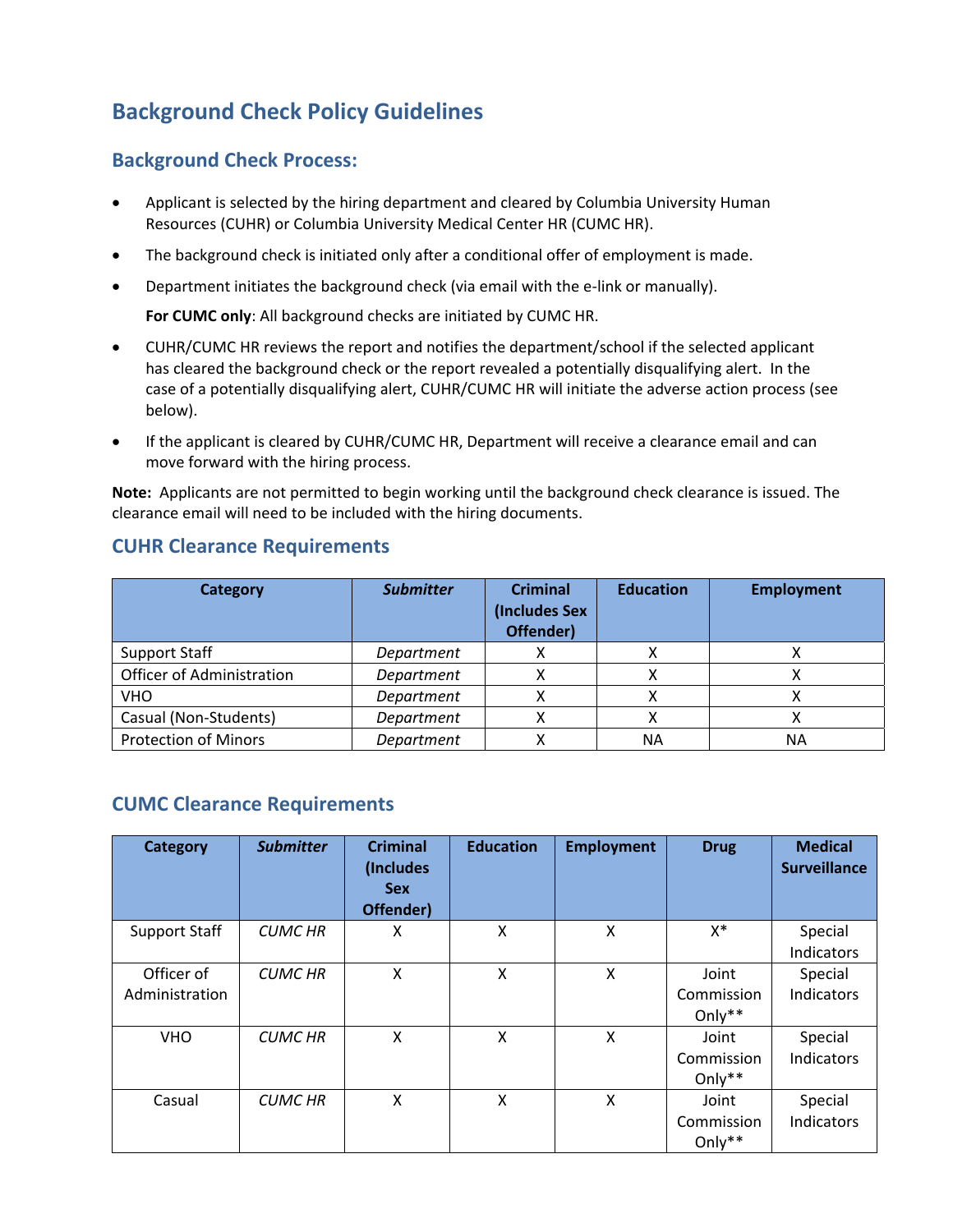| <b>CU Student</b>   | <b>CUMC HR</b> | Joint      | Joint      | Joint      | Joint      | Special           |
|---------------------|----------------|------------|------------|------------|------------|-------------------|
| Casual              |                | Commission | Commission | Commission | Commission | <b>Indicators</b> |
|                     |                | Only       | Only       | Only       | Only $**$  |                   |
| Visitors (Clinical  | Department     | X          |            |            | Joint      | Special           |
| or                  |                |            |            |            | Commission | Indicators        |
| Administrative)     |                |            |            |            | Only $**$  |                   |
| Visitors (CU        | Department     | Joint      |            |            | Joint      | Special           |
| Affiliated          |                | Commission |            |            | Commission | Indicators        |
| Student)            |                | Only       |            |            | Only $**$  |                   |
| <b>Visitors</b>     | Department     | Joint      |            |            | Joint      | Special           |
| (Research)          |                | Commission |            |            | Commission | Indicators        |
|                     |                | Only       |            |            | Only $**$  |                   |
| Temporary           | Department     | X          | X          | X          | Joint      | Special           |
| <b>Agency Staff</b> |                |            |            |            | Commission | Indicators        |
|                     |                |            |            |            | Only $**$  |                   |

*\*Department Schedules Drug Test Through Third Party Vendor \*\*CUMC HR Schedules Drug Test Through NYP WHS*

# **Adverse Action Process**

#### **Pre‐adverse Actions**

In the event the results of the background check search contain adverse information, CUHR/CUMC HR will initiate the following pre-adverse actions:

- The department/school and the applicant will be informed of the potentially disqualifying alert.
- A Pre-Adverse Action letter along with the Summary of Rights and report will be sent by the Background Check Vendor to the applicant.
- The applicant will have five (5) business days to dispute and resolve the potentially disqualifying information.
- CUHR/CUMC HR will review the information and documentation submitted by the applicant and will either: 1) clear the applicant, or 2) move to the final adverse action process (see below).

**Note:** Any information that is falsely reported or omitted by an applicant or an employee may be cause for withdrawal of an offer of employment, promotion or transfer and/or cause for termination of employment and disqualification of future hire.

### **Final Adverse Actions**

The Final Adverse Action process occurs when a determination has been made to revoke a conditional offer of employment due to one of the following:

- Applicant fails to provide requested information in a timely fashion.
- Information provided in the employment application, resume or other hiring documents have been falsely reported or omitted by the applicant.
- Criminal record indicates a direct relationship between the criminal offense committed and the position.
- The applicant poses an unreasonable risk to property or the safety or welfare of others due to the nature of the conviction.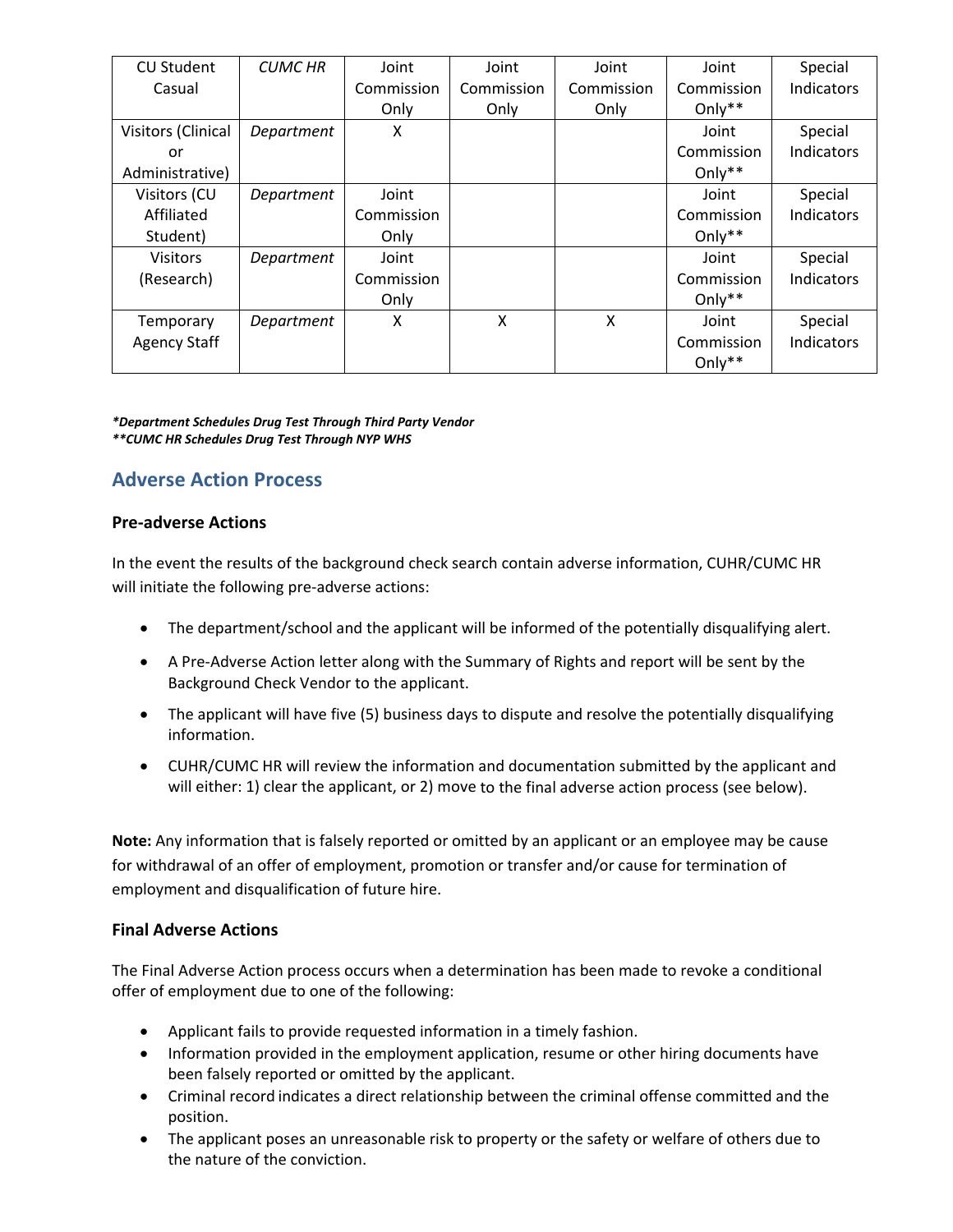If the conditional offer of employment is withdrawn, the applicant will be provided with a Fair Chance Act Notice (Article 23‐A Evaluation Form). The applicant will have three (3) business days to provide additional information for consideration. The additional information is then reviewed by CUHR/CUMC HR, a final determination is made, and the applicant and the department are notified.

**Note:** This action is subject to Federal, State and City laws including but not limited to the New York State's Fair Credit Reporting Act and the Fair Chance Act.

### **Article 23A Factors**

The factors considered in determining suitability, as required by applicable law, may include, but are not limited to the following:

- The type of conviction(s)
- The responsibilities of the position
- The age and length of time since the conviction(s)
- The number of conviction(s)
- Whether there is proof of rehabilitation
- Being forthcoming with information including providing proof as requested by the University and/or the Vendor
- Information on application is accurate and truthful

# **Handling Rehires, Internal Transfers, Promotions and Reclassifications**

### **Rehires**

Rehires with a break in service of more than six consecutive months, will be required to undergo a background check.

### **Internal Transfers/Promotions/Reclassifications**

Current employees whose position changes as a result of a transfer, promotion, or reclassification may be required to undergo a background check, including if one was not conducted when initially hired or if a new background check is needed because of the nature of the position.

**For CUMC:** Current employees transferring to or within CUMC, hired on or after 1/1/2010, will require a background check if one was not conducted at the time of hire.

# **Exceptions to Background Check Requirements**

- Columbia, Barnard, and TC students are not required to undergo a background check (Except after graduation and/or working in a program subject to CU Protection of Minors policy).
- High School Students
- Individuals under the age of 18